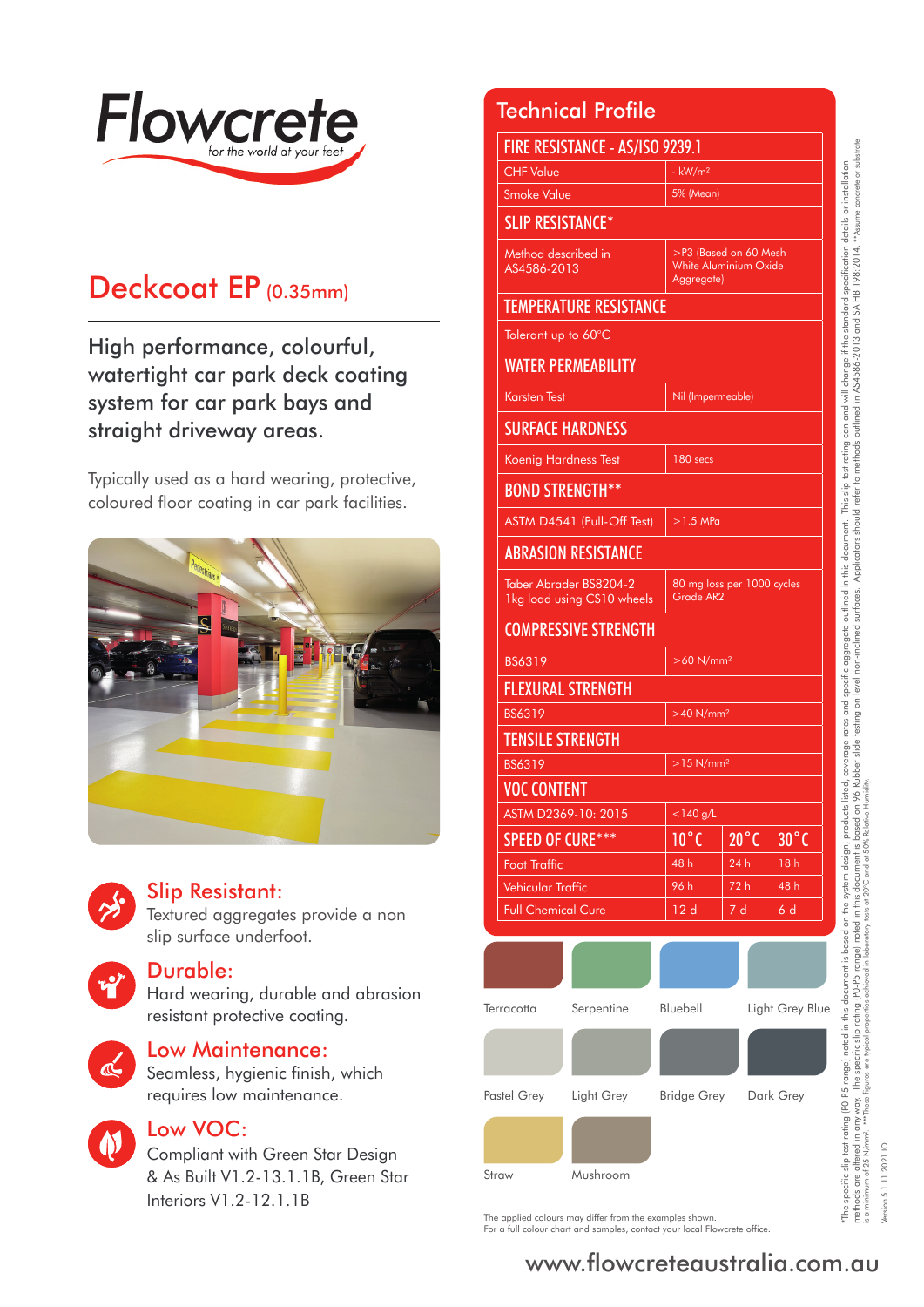### **Coving**

Coving can form an integral part of the flooring system. It creates a sealed finish between the floor and wall joint. Please refer to Flowtex F1 Coving Mortar for further information.

### Substrate Requirements

Concrete or screed substrate should be a minimum of 25 N/mm<sup>2</sup>, free from laitance. dust and other contamination. Substrate should be dry to 75% RH as per ASTM F2170 (AS1884:2012). Slab on ground concrete must have an effective damp proof membrane in place.

### Installation Service

The installation should be carried out by a qualified contractor with a documented quality assurance scheme. For details of our recommended contractors, contact your local Flowcrete office. Detailed application instructions are available upon request.

### Environmental Considerations

The finished system is assessed as nonhazardous to health and the environment. The long service life and seamless surface reduce the need for repairs and maintenance. Environmental and health considerations are controlled during manufacture of the products by Flowcrete staff.

### Aftercare, Cleaning & Maintenance

Clean regularly using a single or double headed rotary scrubber drier in conjunction with a mildly alkaline detergent. Please refer to Flowcrete's Cleaning & Maintenance Guide for further information.

#### **Warranty**

Flowcrete products are guaranteed against defective materials and manufacture and are sold subject to our standard 'Warranty, Terms and Conditions of Sale', copies of which can be obtained on request. Warranty does not cover suitability, fit for purpose or any consequential or related damages. Please review warranty in detail before installing the products.

### Safety Precautions

Wear appropriate Personal Protective Equipment (PPE) including masks, gloves, eye protection and protective clothing during mixing and application. Ensure the working area is well ventilated and follow the appropriate Health and Safety guidelines applicable to the location where the application is undertaken.

#### Important

This specification assumes a concrete compressive strength greater than 25 N/mm², application and curing temperatures of 5–35°C, the presence of an effective damp proof membrane below substrate and concrete moisture content less than 75% RH. If moisture content is above 75% RH, please contact Flowcrete Australia.

This specification must be read in conjunction with relevant product technical data sheets and the application of all materials is to be strictly in accordance with manufacturer's instructions.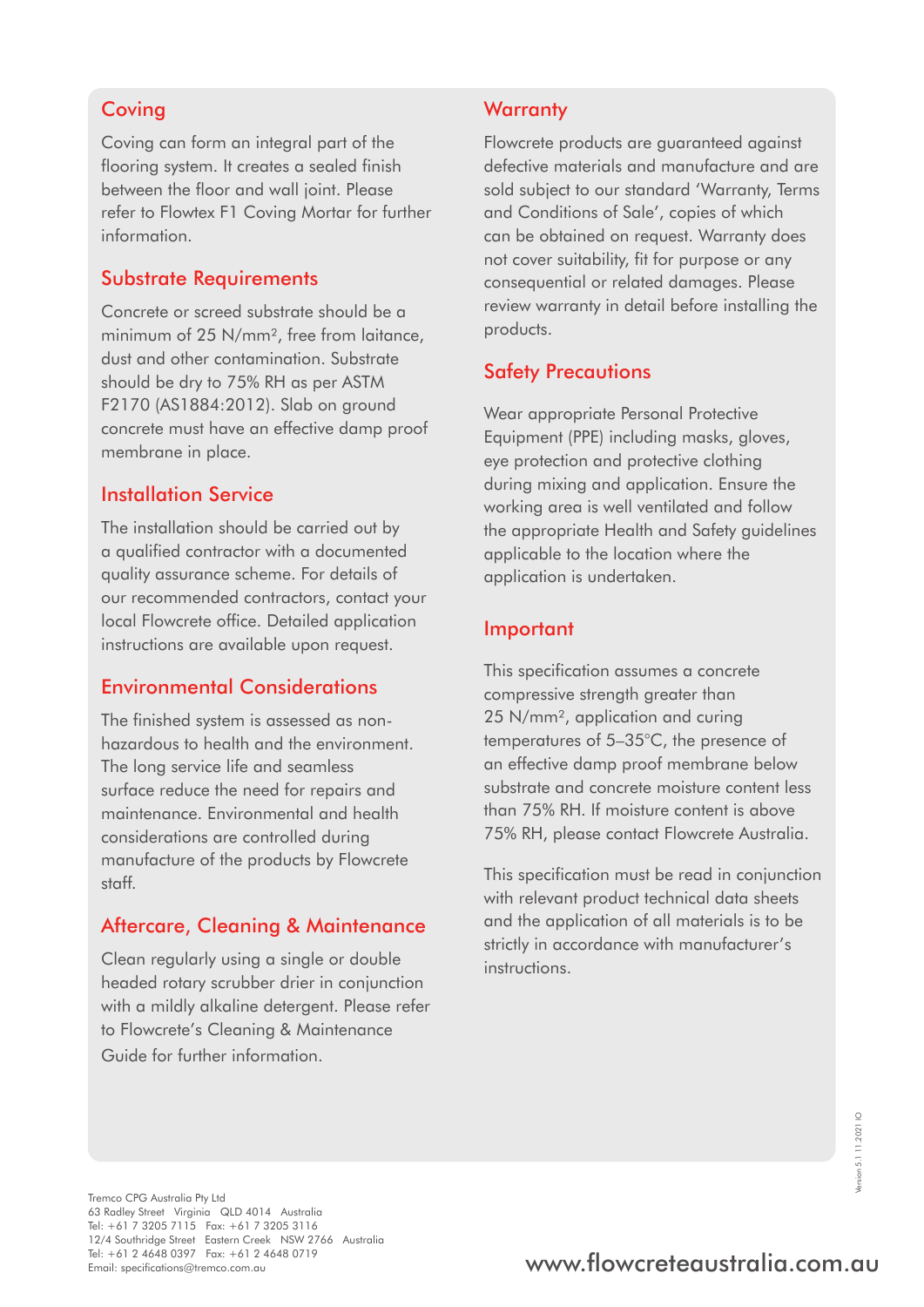# Model Specification

| <b>System</b>    | Deckcoat FP                  |
|------------------|------------------------------|
| <b>Finish</b>    | Gloss                        |
| <b>Thickness</b> | 0.35mm                       |
| Manufacturer     | Tremco CPG Australia Pty Ltd |
| Contact          | $+61732057115$               |

Preparatory work and application in accordance with manufacturer's instructions.

# System Design



# Products Included In This System

| Layer 1 | Flowprime AU *If Required For<br>Porous Surfaces Only |  |
|---------|-------------------------------------------------------|--|
| Layer 2 | Deckcoat FP                                           |  |
|         | Slip Resistant Aggregate                              |  |
| Layer 3 | Deckcoat FP                                           |  |

### Manufacturer Details

| Manufacturer     | Tremco CPG Australia Pty Ltd |  |
|------------------|------------------------------|--|
| <b>Address</b>   | 63 Radley Street             |  |
| Suburb           | Virginia                     |  |
| <b>State</b>     | QLD                          |  |
| Postcode         | 4014                         |  |
| <b>Telephone</b> | $+61$ 7 3205 7115            |  |
| Email            | specifications@tremco.com.au |  |

# Outline for Installation

| <b>Mechanically Prepare Substrate</b>                                                                                  |                                       |  |
|------------------------------------------------------------------------------------------------------------------------|---------------------------------------|--|
| <b>Apply Flowprime AU</b>                                                                                              | @ 0.2kg/m <sup>2</sup>                |  |
| *Primer only if required for porous substrates.                                                                        |                                       |  |
| <b>Apply Deckcoat EP</b>                                                                                               | $\omega$ 0.2kg/m <sup>2</sup>         |  |
| <b>Broadcast Non Slip</b><br><b>Aggregate Onto The</b><br>Cured Deckcoat EP *Based on<br>60 Mesh White Aluminium Oxide | @ 0.01kg/m <sup>2</sup>               |  |
| <b>Apply Deckcoat EP</b>                                                                                               | $0.2$ kg/m <sup>2</sup><br>$(\omega)$ |  |

### Storage

| Time               | 12 Months in Unopened Packs.<br>If longer than 12 Months<br>consult Flowcrete.                                           |
|--------------------|--------------------------------------------------------------------------------------------------------------------------|
| <b>Temperature</b> | Storage temperature between<br>5°C and 35°C.                                                                             |
| Protection         | Should be stored inside and<br>protected from frost, weather,<br>moisture, direct sunlight and<br>contamination ingress. |

### Material Set-Up

Before commencing work ensure that your material is set-up by separating all components (e.g. Base A, Hardener B, Filler C etc.) to ensure that all material is correct. Check product labels and ensure there are equal amounts of product.

# Site Set-Up

Before commencing work ensure that your site is set-up. Mark the floor according to the specification with masking tape or similar to clearly identify what area (m²) each unit will cover. If this is not achieved (greater or less consumption than the specified amount) immediately stop and contact Flowcrete.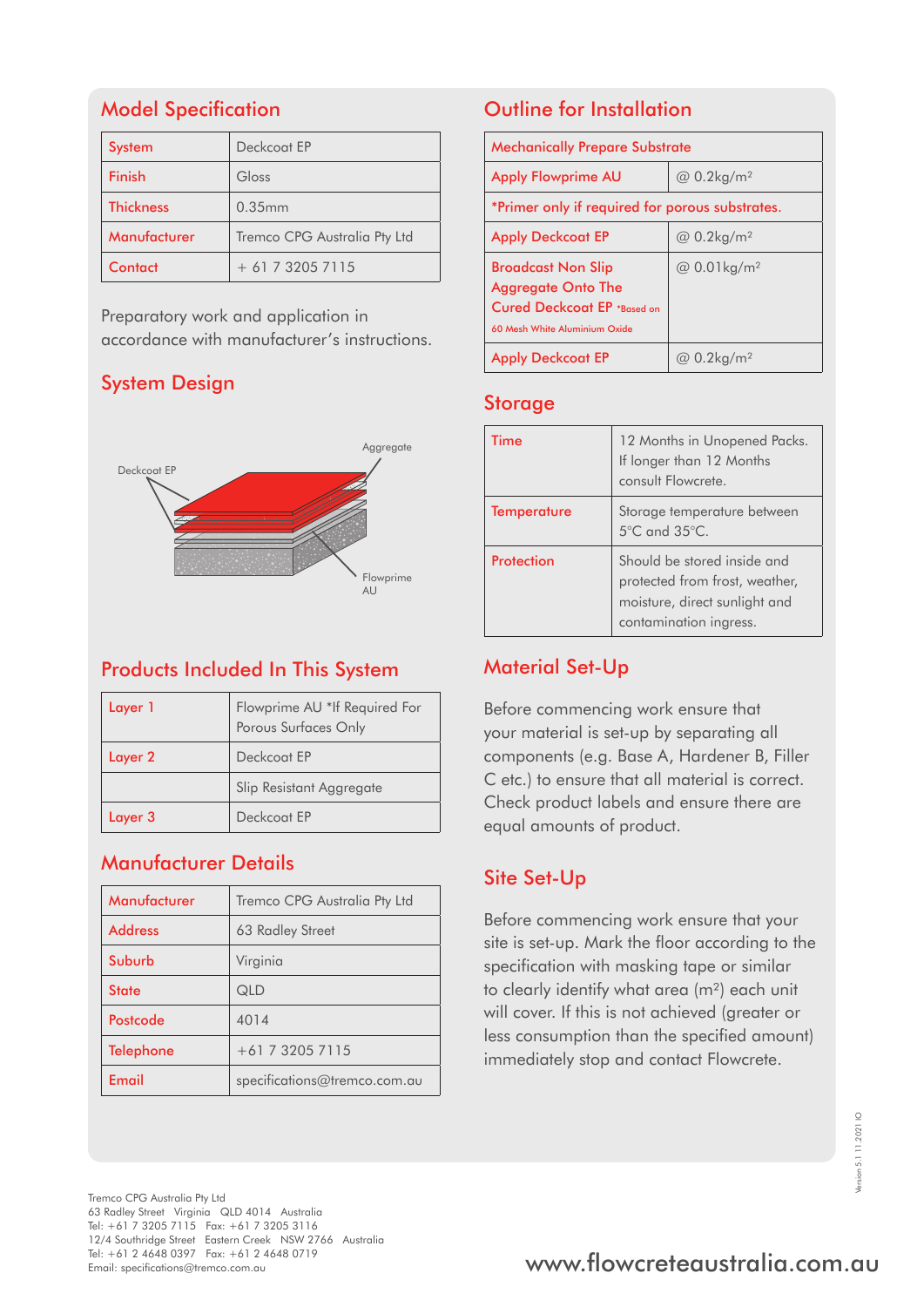# Application Equipment

The use of correct application equipment is critical as incorrect application tools can result in poor finishing and incorrect material consumption. Always test the application equipment prior to commencing work.

The following equipment is recommended for this application.





10-12mm Nap Roller \*Do not use Microfibre

Spike Shoes





Slow Speed Drill with Helical Mixer Head

Squeegee

# Surface Preparation

Concrete should be finished by steel trowel. Surface preparation is to be completed by totally enclosed light shot blasting (please note this may leave track and blast lines which will not be covered) or diamond grinding to a minimum CSP2 prior to any coating application. For proper methods, refer to ICRI's Technical Guideline No. 03732. All cementitious laitance must be removed to expose a sound substrate and provide a dry, dust free, open textured surface. All hard to reach areas and areas around the perimeter must be prepared using hand held preparation equipment.

Any damaged areas must be repaired with Flowtex F1 mortar. Consult Flowcrete prior to using an alternative repair mortar. Any rough or uneven areas must be made smooth with Flowcoat SC (Universal Resin Base A, Universal Hardener B, Sand/Flour).

### Application Temperature

The recommended material and substrate temperature is 5 - 35°C, but no less than 5°C. The temperature of the substrate should exceed the "dew point" by 3°C during application and hardening.

Temperatures should not fall below 5°C in the 24hrs after application.

# Application / Pot Life

Ready-mixed product should be used within 20 minutes at a temperature of 20°C. At higher temperatures (or if left in bucket) the application time is shorter.

Decant mixed product into smaller quantities if applying small/detailed areas.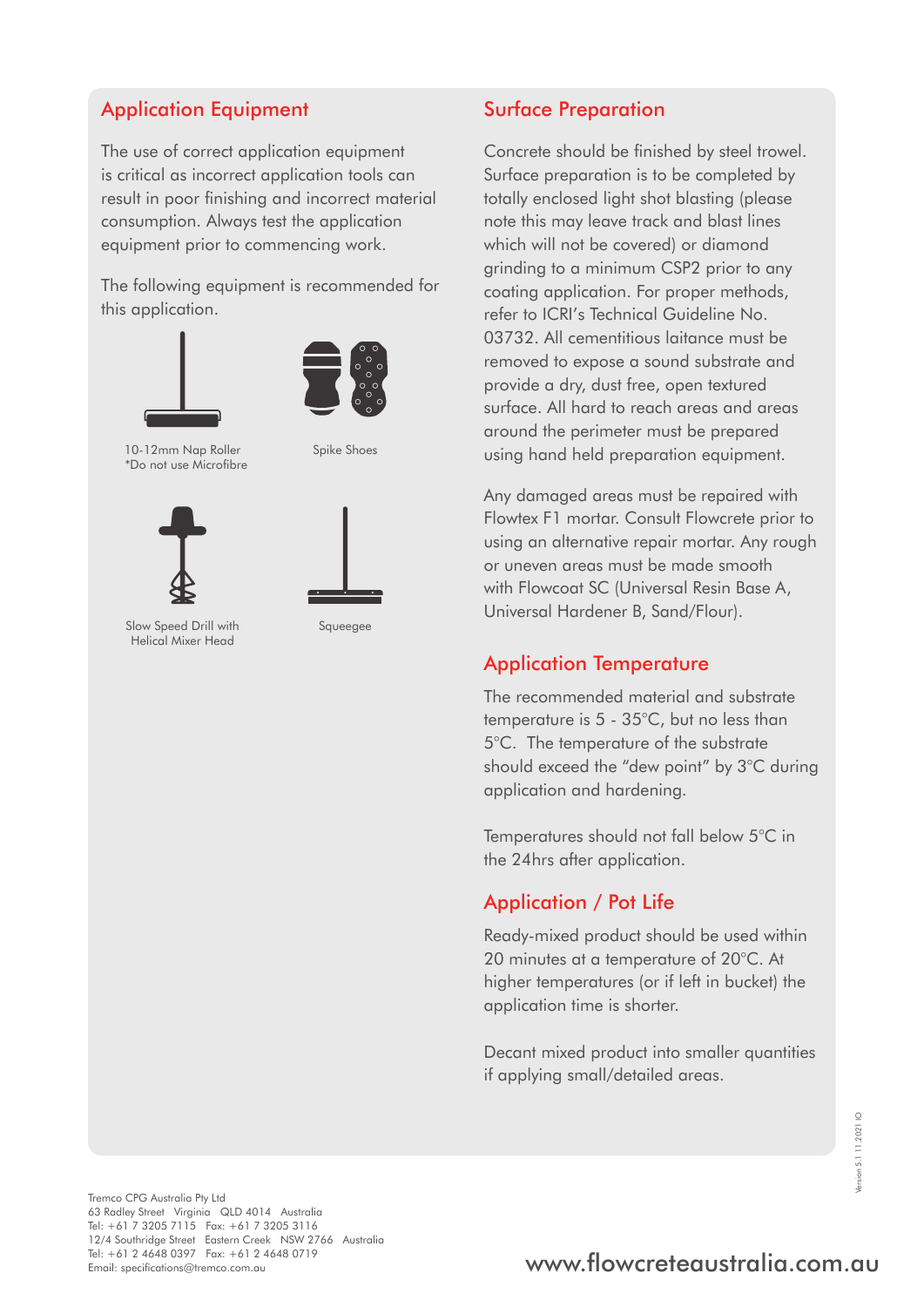### Application of Flowprime AU.

\*Only Required for Porous Surfaces

The substrate must be surface dry before the application of Flowprime AU.

#### 1. Mixing Flowprime AU

Stir Base A to re-disperse any settlement. Decant required amount of Base A into a clean container by weight using digital scales.

Add required amount of Hardener B to the decanted Base A container, and drain thoroughly. Mix with a slow speed drill and helical spinner head for 1 minute, taking care not to entrain air. Add between 2 - 7% Xylene (if required depending on conditions) and mix for a further 30 seconds.

2. Application

Immediately after mixing, apply the Flowprime AU by squeegee and/or roller.

### Application of Deckcoat EP

The substrate must be surface dry before the application of Deckcoat EP. Deckcoat EP must be applied within 24 hours at 20°C following the application of Flowprime AU (if applied).

#### 1. Mixing

Pack components are pre-weighed for optimum performance. We recommend that you do not split or proportion packs, however, if required this must be completed by weight using digital scales.

Stir Base A to re-disperse any settlement. Add Pigment (if supplied separately) and mix until uniform.

Add Hardener B to the Base A container, and drain thoroughly. Mix with a slow speed drill and helical spinner head for 90 seconds, taking care not to entrain air. Add between 2 - 7% (if required depending on conditions) Xylene and mix for a further 30 seconds.

#### 2. Application

Immediately after mixing, apply the Deckcoat EP by squeegee and/or roller. Allow to cure.

### Application of Non Slip Aggregate

The previous coat must be surface dry before the application of 60 Mesh White Aluminium Oxide aggregate.

Decant required amount of aggregate into a clean container and broadcast evenly across the designated area e.g. 0.5kg will cover 50m².

### Application 2nd Coat of Deckcoat EP

The previous coat must be surface dry before the application of Deckcoat EP. The 2nd coat of Deckcoat EP must be applied within 24 hours at 20°C following the application of 1st Coat of Deckcoat EP.

#### 1. Mixing

Pack components are pre-weighed for optimum performance. We recommend that you do not split or proportion packs, however, if required this must be completed by weight using digital scales.

Stir Base A to re-disperse any settlement. Add Pigment (if supplied separately) and mix until uniform. Add Hardener B to the Base A container, and drain thoroughly.